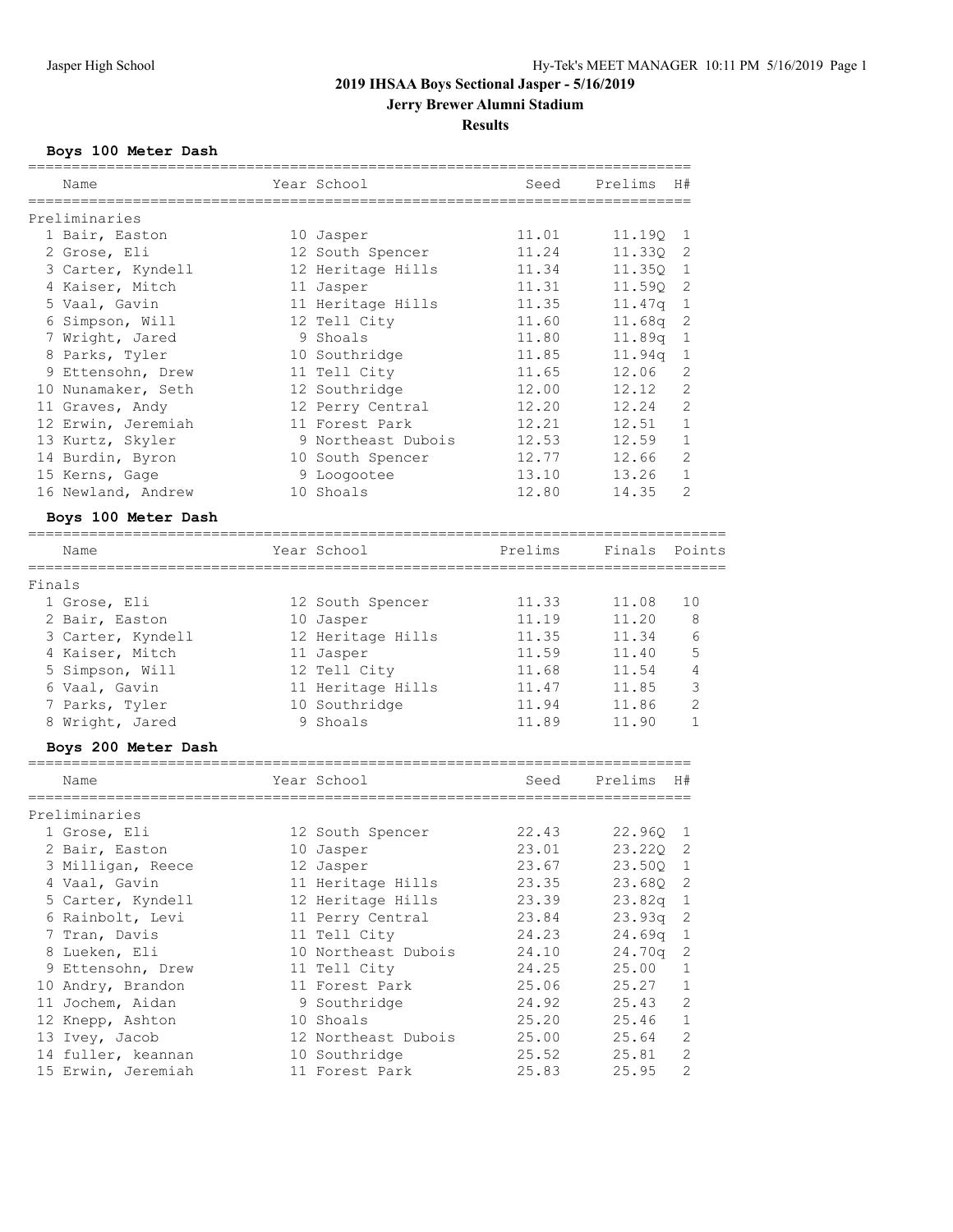**Jerry Brewer Alumni Stadium**

### **Results**

# **Boys 200 Meter Dash**

| Name              | Year School         | Prelims | Finals | Points        |
|-------------------|---------------------|---------|--------|---------------|
|                   |                     |         |        |               |
| Finals            |                     |         |        |               |
| 1 Grose, Eli      | 12 South Spencer    | 22.96   | 22.50  | 10            |
| 2 Bair, Easton    | 10 Jasper           | 23.22   | 23.12  | 8             |
| 3 Milligan, Reece | 12 Jasper           | 23.50   | 23.19  | 6             |
| 4 Rainbolt, Levi  | 11 Perry Central    | 23.93   | 23.81  | 5             |
| 5 Carter, Kyndell | 12 Heritage Hills   | 23.82   | 24.20  | 4             |
| 6 Vaal, Gavin     | 11 Heritage Hills   | 23.68   | 24.39  | 3             |
| 7 Lueken, Eli     | 10 Northeast Dubois | 24.70   | 24.45  | $\mathcal{D}$ |
| 8 Tran, Davis     | 11 Tell City        | 24.69   | 25.57  |               |

# **Boys 400 Meter Dash**

| Name          |                                                                                                                                                                                                                                                                                                                                           | Seed                                                                                                                                                                                                                                                                                                                  |         |                |                  |
|---------------|-------------------------------------------------------------------------------------------------------------------------------------------------------------------------------------------------------------------------------------------------------------------------------------------------------------------------------------------|-----------------------------------------------------------------------------------------------------------------------------------------------------------------------------------------------------------------------------------------------------------------------------------------------------------------------|---------|----------------|------------------|
|               |                                                                                                                                                                                                                                                                                                                                           | 51.10                                                                                                                                                                                                                                                                                                                 | 50.66   | 3              | 10               |
|               |                                                                                                                                                                                                                                                                                                                                           | 52.12                                                                                                                                                                                                                                                                                                                 | 51.52   | 3              | 8                |
|               |                                                                                                                                                                                                                                                                                                                                           | 52.75                                                                                                                                                                                                                                                                                                                 | 52.48   | 3              | 6                |
|               |                                                                                                                                                                                                                                                                                                                                           | 52.97                                                                                                                                                                                                                                                                                                                 | 52.96   | 3              | 5                |
|               |                                                                                                                                                                                                                                                                                                                                           | 54.22                                                                                                                                                                                                                                                                                                                 | 53.85   | 3              | 4                |
|               |                                                                                                                                                                                                                                                                                                                                           | 55.41                                                                                                                                                                                                                                                                                                                 | 55.02   | 2              | 3                |
|               |                                                                                                                                                                                                                                                                                                                                           |                                                                                                                                                                                                                                                                                                                       | 55.04   | 3              | $\overline{2}$   |
|               |                                                                                                                                                                                                                                                                                                                                           | 53.72                                                                                                                                                                                                                                                                                                                 | 55.14   | 3              | $\mathbf{1}$     |
|               |                                                                                                                                                                                                                                                                                                                                           | 57.10                                                                                                                                                                                                                                                                                                                 | 56.90   | $\overline{2}$ |                  |
| Webb, Charles |                                                                                                                                                                                                                                                                                                                                           | 58.09                                                                                                                                                                                                                                                                                                                 | 57.12   | $\overline{2}$ |                  |
|               |                                                                                                                                                                                                                                                                                                                                           | 55.10                                                                                                                                                                                                                                                                                                                 | 57.16   | 3              |                  |
|               |                                                                                                                                                                                                                                                                                                                                           | 58.34                                                                                                                                                                                                                                                                                                                 | 57.78   | 2              |                  |
|               |                                                                                                                                                                                                                                                                                                                                           | 1:01.00                                                                                                                                                                                                                                                                                                               | 1:00.44 | 1              |                  |
|               |                                                                                                                                                                                                                                                                                                                                           | 1:00.00                                                                                                                                                                                                                                                                                                               | 1:00.59 | 1              |                  |
|               |                                                                                                                                                                                                                                                                                                                                           | 58.97                                                                                                                                                                                                                                                                                                                 | 1:00.77 | $\overline{2}$ |                  |
|               |                                                                                                                                                                                                                                                                                                                                           | 56.32                                                                                                                                                                                                                                                                                                                 | 1:03.05 | 2              |                  |
|               |                                                                                                                                                                                                                                                                                                                                           | 1:05.20                                                                                                                                                                                                                                                                                                               | 1:12.91 | 1              |                  |
|               | 1 Milligan, Reece<br>2 Rainbolt, Levi<br>3 Mucker, Trey<br>4 Kaiser, Mitch<br>5 Pflanz, Richard<br>6 Kluesner, Benjamin<br>7 Sommer, Joey<br>8 Feldpausch, Kaden<br>9 Knepp, Ashton<br>10<br>11 Seitz, Jayden<br>12 Smith, Rhett<br>13 Ehrhard, Eric<br>14 Baumeister, Malachi<br>15 Rogier, Troy<br>16 Hunter, Logan<br>17 Payne, Austin | Year School<br>12 Jasper<br>11 Perry Central<br>12 Tell City<br>11 Jasper<br>10 Southridge<br>10 Forest Park<br>9 Tell City<br>11 Heritage Hills<br>10 Shoals<br>11 Heritage Hills<br>12 Loogootee<br>10 Perry Central<br>9 Northeast Dubois<br>12 Northeast Dubois<br>11 South Spencer<br>12 Southridge<br>10 Shoals |         | 54.31          | Finals H# Points |

#### **Boys 800 Meter Run**

| Name                                   | Year School         | Seed    | Finals H# Points |                |                |
|----------------------------------------|---------------------|---------|------------------|----------------|----------------|
| 1 Smith, Will                          | 12 Jasper           | 1:57.20 | 1:57.83          | 2              | 10             |
| 2 Lashley, Grant                       | 12 Heritage Hills   | 2:02.00 | 2:00.87          | $\overline{2}$ | 8              |
| 3 Buechlein, Elliott 10 Heritage Hills |                     | 2:03.00 | 2:04.09          | 2              | 6              |
| 4 Leonard, Sam                         | 9 Jasper            | 2:09.06 | 2:07.04          | $\overline{2}$ | 5              |
| 5 Beckort, Chase                       | 12 Tell City        | 2:09.00 | 2:08.21          | $\overline{2}$ | 4              |
| 6 Cruz, Jaffet                         | 11 Southridge       | 2:13.00 | 2:12.04          | $\overline{2}$ | 3              |
| 7 Flowers, Gryffin                     | 11 Forest Park      | 2:14.00 | 2:13.16          | $\overline{2}$ | 2              |
| 8 Kaiser, Nigel                        | 10 Tell City        | 2:05.00 | 2:14.62          | $\overline{2}$ | $\overline{1}$ |
| 9 James, Chase                         | 11 Perry Central    | 2:13.00 | 2:16.40          | $\overline{2}$ |                |
| 10 Hall, Ethan                         | 9 Forest Park       | 2:22.00 | 2:20.64          | $\mathbf{1}$   |                |
| 11 Buechler, Trevor                    | 10 Northeast Dubois | 2:27.00 | 2:23.69          | $\mathbf{1}$   |                |
| 12 Cropp, Zane                         | 10 Loogootee        | 2:38.00 | 2:28.12          | $\mathbf{1}$   |                |
| 13 Mitchell, Patrick                   | 10 Perry Central    | 2:21.00 | 2:29.01          | $\overline{2}$ |                |
| 14 Allbright, Jackson                  | 9 Shoals            | 2:20.00 | 2:40.77          | 2              |                |
| 15 Boyd, Cameron                       | 11 South Spencer    | 2:25.00 | 2:43.52          | $\mathbf{1}$   |                |
| 16 Sullivan, Robert                    | 11 Shoals           | 2:55.00 | 3:09.93          | $\mathbf{1}$   |                |
| -- Breitweiser, Ethan                  | 11 Northeast Dubois | 2:19.00 | DO.              | $\overline{2}$ |                |
|                                        |                     |         |                  |                |                |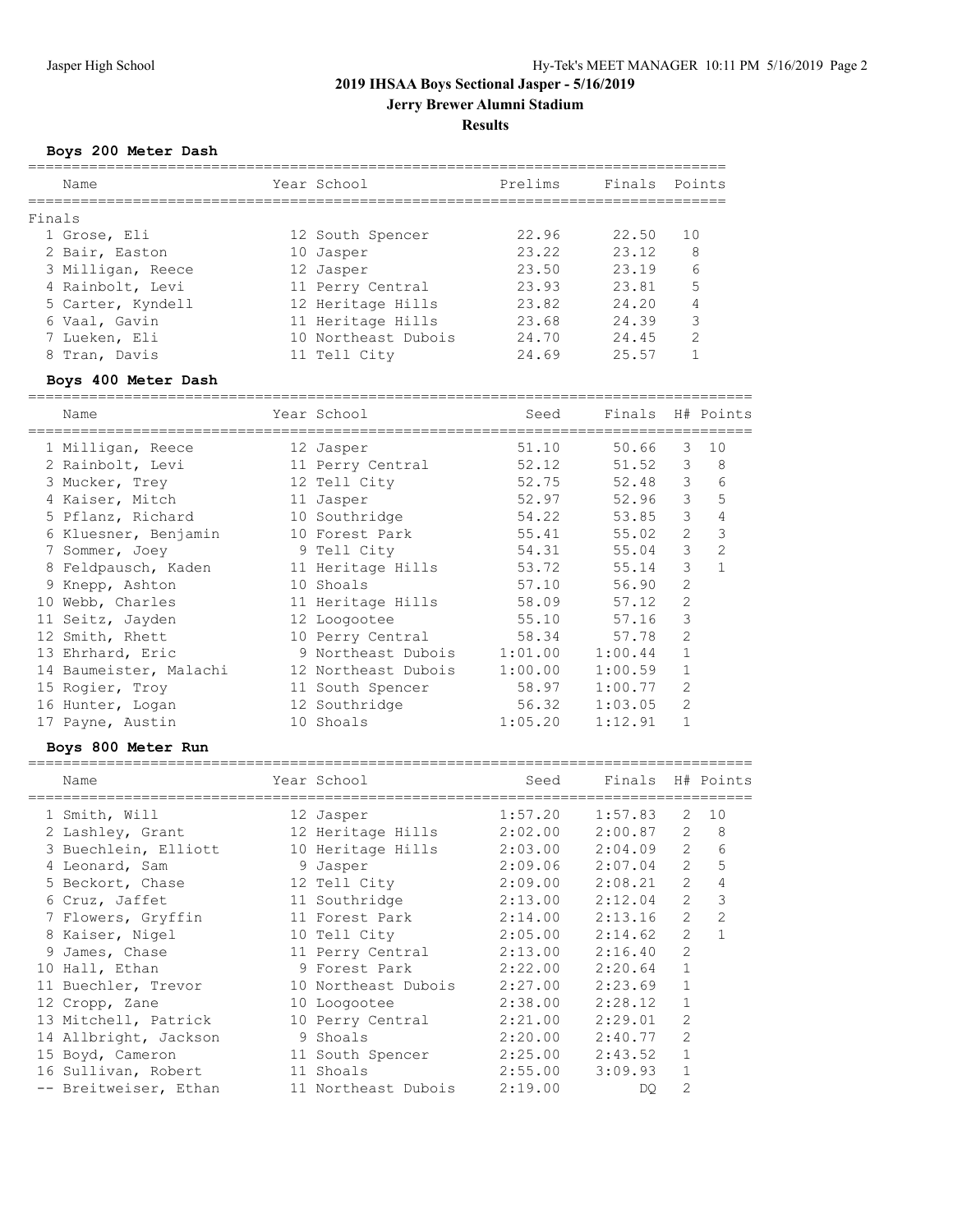**Jerry Brewer Alumni Stadium**

# **Results**

# **Boys 1600 Meter Run**

| Name                   | Year School         | Seed     | Finals   | Points         |
|------------------------|---------------------|----------|----------|----------------|
| 1 Kaiser, Nate         | 12 Tell City        | 4:29.00  | 4:28.52  | 10             |
| 2 Hopf, Mitchell       | 12 Heritage Hills   | 4:29.81  | 4:33.24  | 8              |
| 3 Miller, Jackson      | 11 Jasper           | 4:29.80  | 4:38.35  | 6              |
| 4 Bland, Dylan         | 10 Southridge       | 4:41.00  | 4:39.76  | 5              |
| 5 Schnell, Nathan      | 11 Northeast Dubois | 4:48.00  | 4:52.70  | 4              |
| 6 O'Neil, Drew         | 11 Jasper           | 4:40.10  | 5:00.13  | 3              |
| 7 Reed, Elliot         | 12 Tell City        | 5:04.00  | 5:03.04  | $\overline{2}$ |
| 8 Washington, Lucas    | 11 Heritage Hills   | 5:19.00  | 5:12.93  | $\mathbf{1}$   |
| 9 Dudra, James         | 9 Perry Central     | 5:20.00  | 5:19.27  |                |
| 10 Venters, Josh       | 10 Loogootee        | 5:22.86  | 5:22.61  |                |
| 11 Granderson, Cole    | 9 Perry Central     | 5:38.00  | 5:23.60  |                |
| 12 Brinkman, Pierce    | 10 Northeast Dubois | 5:03.00  | 5:26.20  |                |
| 13 Ling, Houston       | 10 South Spencer    | 5:28.00  | 5:34.66  |                |
| 14 Allbright, Jackson  | 9 Shoals            | 5:45.00  | 5:44.78  |                |
| Boys 3200 Meter Run    |                     |          |          |                |
| Name                   | Year School         | Seed     | Finals   | Points         |
| 1 Hopf, Mitchell       | 12 Heritage Hills   | 9:35.00  | 9:47.88  | 10             |
| 2 Wolf, Spenser        | 9 Forest Park       | 10:24.00 | 10:04.35 | 8              |
| 3 O'Neil, Drew         | 11 Jasper           | 10:07.40 | 10:11.12 | 6              |
| 4 Chestnut, Kaden      | 10 Tell City        | 10:25.00 | 10:38.33 | 5              |
| 5 Schnell, Nathan      | 11 Northeast Dubois | 10:34.00 | 10:45.66 | 4              |
| 6 Kaufman, Lewis       | 9 Tell City         | 10:31.00 | 10:48.25 | 3              |
| 7 Troesch, Bryce       | 9 Forest Park       | 10:41.00 | 10:55.57 | $\overline{2}$ |
| 8 Giles, Cameron       | 10 Southridge       | 10:48.00 | 11:01.53 | 1              |
| 9 Miller, Jackson      | 11 Jasper           | 10:04.60 | 11:09.46 |                |
| 10 Koenig, Wyatt       | 10 Heritage Hills   | 10:57.56 | 11:24.93 |                |
| 11 Kerns, Gage         | 9 Loogootee         | 12:33.00 | 11:29.85 |                |
| 12 Will, Michael       | 10 Southridge       | 12:50.00 | 11:35.83 |                |
| 13 Brinkman, Pierce    | 10 Northeast Dubois | 10:46.00 | 12:10.30 |                |
| 14 Frye, Chase         | 9 Perry Central     | 12:26.00 | 12:25.56 |                |
| Boys 110 Meter Hurdles |                     |          |          |                |
| Name                   | Year School         | Seed     | Prelims  | H#             |
|                        |                     |          |          |                |
| Preliminaries          |                     |          |          |                |
| 1 Milligan, Raife      | 12 Jasper           | 15.94    | 16.12Q   | 1              |
| 2 Miller, Dante        | 10 Northeast Dubois | 16.21    | 16.38Q   | 2              |
| 3 James, Taylor        | 11 Perry Central    | 17.51    | 17.17Q   | 2              |
| 4 Kizior, Ben          | 11 Jasper           | 16.49    | 17.24Q   | 1              |
| 5 James, Clay          | 12 Perry Central    | 16.44    | 17.40q   | $\mathbf{2}$   |
| 6 Stahly, Alec         | 10 Tell City        | 16.48    | 17.58q   | $\mathbf{1}$   |
| 7 Weyer, Dylan         | 9 Forest Park       | 17.18    | 17.72q   | 2              |
| 8 Ivey, Jacob          | 12 Northeast Dubois | 17.18    | 17.83q   | 1              |
| 9 Holstein, Jackson    | 12 South Spencer    | 16.79    | 17.88    | 2              |
| 10 Springer, Matthew   | 10 Southridge       | 17.49    | 18.08    | $\mathbf 1$    |
| 11 Kippenbrock, Parker | 10 Southridge       | 18.32    | 18.24    | 2              |
| 12 MacKinnon, Nick     | 12 Shoals           | 17.50    | 18.28    | $\mathbf{2}$   |
| 13 Weyer, Alex         | 12 Forest Park      | 17.67    | 18.58    | 1              |
| 14 Hollinden, Neal     | 11 Tell City        | 17.77    | 18.78    | 1              |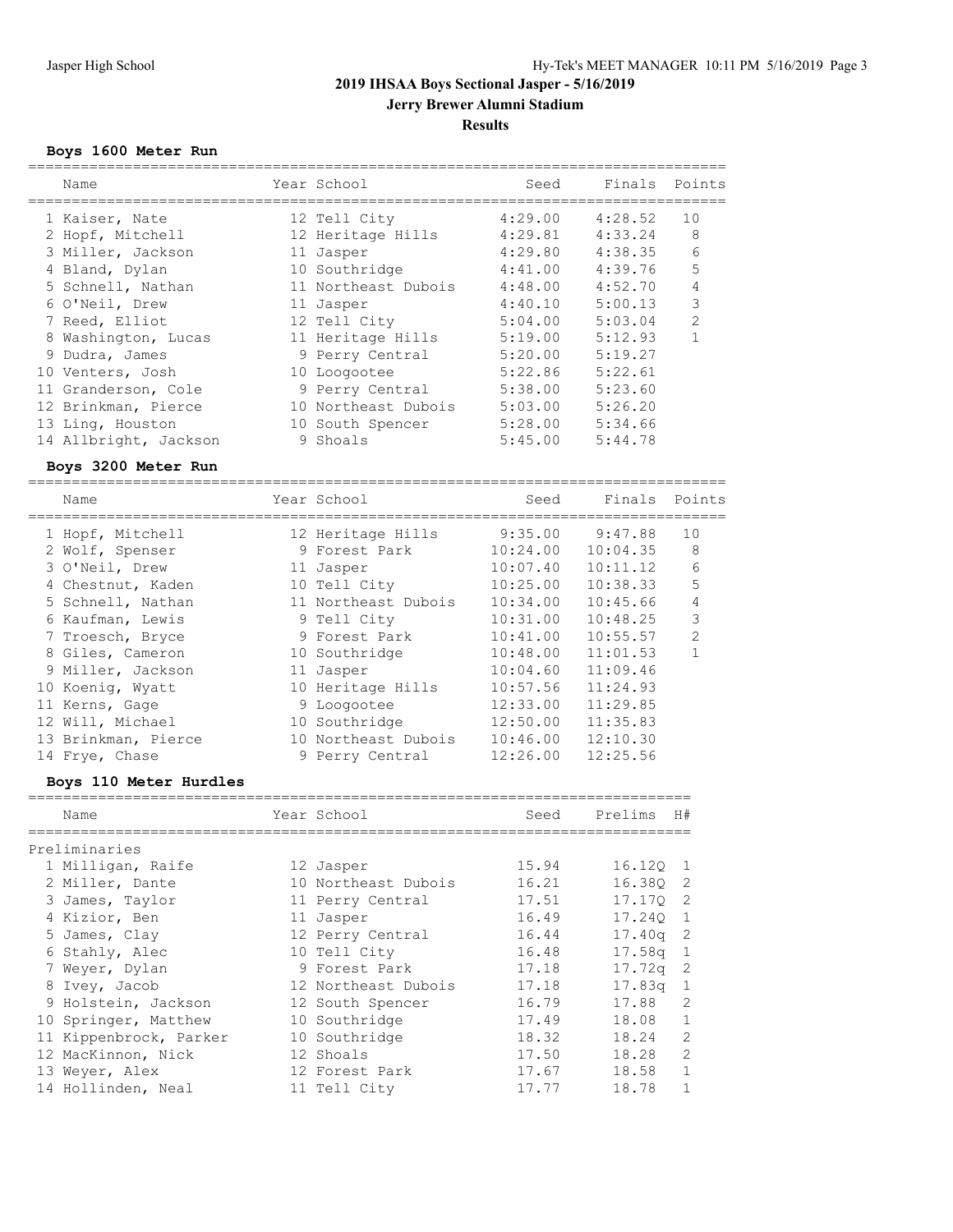**Jerry Brewer Alumni Stadium**

**Results**

# **....Boys 110 Meter Hurdles**

| 15 Wilson, Elijah   | 9 Heritage Hills | 19.08 | 19.79 2 |  |
|---------------------|------------------|-------|---------|--|
| 16 Mullican, Kamren | 12 South Spencer | 19.89 | 21.13 1 |  |

# **Boys 110 Meter Hurdles**

|        | Name              | Year School         | Prelims | Finals | Points |
|--------|-------------------|---------------------|---------|--------|--------|
| Finals |                   |                     |         |        |        |
|        | 1 Milligan, Raife | 12 Jasper           | 16.12   | 15.48  | 10     |
|        | 2 Miller, Dante   | 10 Northeast Dubois | 16.38   | 15.78  | 8      |
|        | 3 Kizior, Ben     | 11 Jasper           | 17.24   | 16.33  | 6      |
|        | 4 Weyer, Dylan    | 9 Forest Park       | 17.72   | 16.87  | 5      |
|        | 5 James, Taylor   | 11 Perry Central    | 17.17   | 17.27  | 4      |
|        | 6 James, Clay     | 12 Perry Central    | 17.40   | 17.60  | 3      |
|        | Ivey, Jacob       | 12 Northeast Dubois | 17.83   | 17.82  | 2      |
|        | 8 Stahly, Alec    | 10 Tell City        | 17.58   | 17.95  |        |

### **Boys 300 Meter Hurdles**

===================================================================================

| Name                                 | Year School<br>==================== | Seed  | Finals H# Points |                |                |
|--------------------------------------|-------------------------------------|-------|------------------|----------------|----------------|
| 1 Milligan, Raife                    | 12 Jasper                           | 41.66 | 41.52            | 3              | 10             |
| 2 James, Taylor 11 Perry Central     |                                     | 44.18 | 41.70            | 3              | 8              |
| 3 Springer, Brad                     | 11 Southridge                       | 44.28 | 43.40            | 3              | 6              |
| 4 Heim, Isaac                        | 10 Jasper                           | 44.37 | 43.45            | 3              | 5              |
| 5 James, Clay                        | 12 Perry Central                    | 44.56 | 43.67            | 3              | 4              |
| 6 MacKinnon, Nick 12 Shoals          |                                     | 44.20 | 44.10            | 3              | $\mathcal{E}$  |
| 7 Holstein, Jackson 12 South Spencer |                                     | 47.28 | 44.95            | $\overline{2}$ | $\overline{c}$ |
| 8 Wilson, Elijah                     | 9 Heritage Hills                    | 45.58 | 45.64            | 2              | $\mathbf{1}$   |
| 9 Wetzel, Jacob                      | 11 Heritage Hills                   | 45.93 | 45.65            | 2              |                |
| 10 Ivey, Jacob                       | 12 Northeast Dubois                 | 47.50 | 45.73            | $\mathbf{1}$   |                |
| 11 Weyer, Alex                       | 12 Forest Park                      | 46.33 | 46.99            | $\mathfrak{D}$ |                |
| 12 Weyer, Dylan                      | 9 Forest Park                       | 46.96 | 47.34            | 2              |                |
| 13 Beckman, Carter                   | 10 Northeast Dubois                 | 47.11 | 47.46            | 2              |                |
| 14 Villalta, Deniss                  | 11 Southridge                       | 46.34 | 48.36            | 2              |                |
| 15 Stahly, Alec 10 Tell City         |                                     | 44.52 | 49.44            | 3              |                |
| 16 Waqoner, John                     | 12 Loogootee                        | 47.00 | 49.46            | 2              |                |
| 17 Mullican, Kamren 12 South Spencer |                                     | 49.15 | 54.05            | $\mathbf 1$    |                |
| 18 Klueh, Isaac                      | 10 Tell City                        | 44.92 | 54.26            | 3              |                |
| 19 Hager, Jonathan                   | 11 Loogootee                        | 55.60 | 1:00.45          | $\mathbf{1}$   |                |

# **Boys 4x100 Meter Relay**

| School                                                    | Seed                                              | Finals H# Points |   |   |
|-----------------------------------------------------------|---------------------------------------------------|------------------|---|---|
| 1 South Spencer<br>1) Kelly, Jace 10                      | 45.07<br>2) Hughes, Devon 11                      | 44.98 2 10       |   |   |
| 3) Parsley, Todd 12<br>2 Heritage Hills                   | 4) Grose, Eli 12<br>45.22                         | 45.28            | 2 | 8 |
| 1) Carter, Kyndell 12<br>3) Schaad, Owen 9<br>3 Tell City | 2) Wetzel, Jacob 11<br>4) Vaal, Gavin 11<br>45.85 | $45.53$ 2        |   | 6 |
| 1) Ettensohn, Drew 11<br>3) Blake, Devon 12               | 2) Simpson, Will 12<br>4) Tran, Davis 11          |                  |   |   |
| 4 Southridge                                              | 45.98                                             | 45.61            |   | 5 |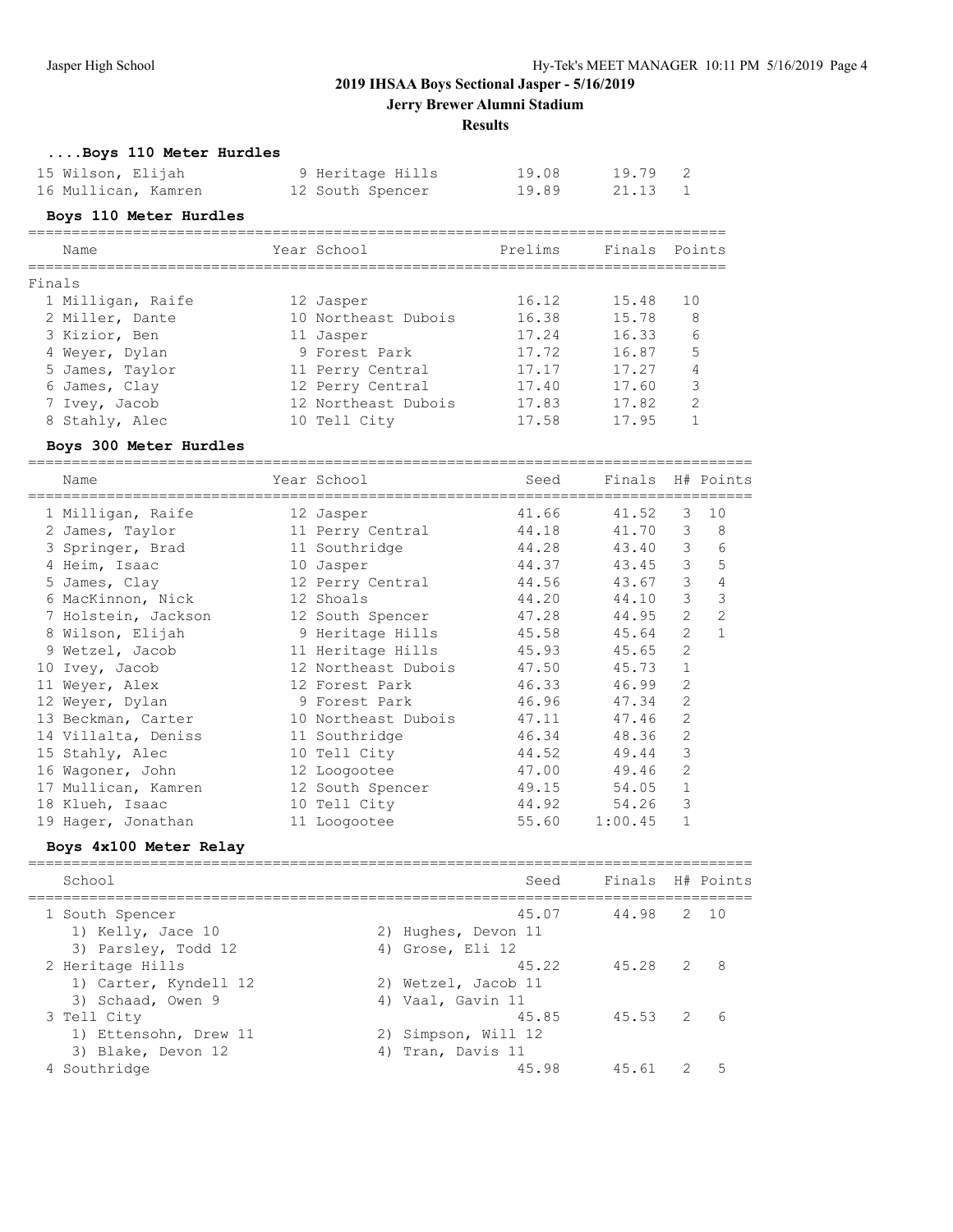#### **Jerry Brewer Alumni Stadium**

#### **Results**

#### **....Boys 4x100 Meter Relay**

| 1) Nunamaker, Seth 12  | 2) Parks, Tyler 10    |             |              |  |
|------------------------|-----------------------|-------------|--------------|--|
| 3) Voegerl, Garrett 11 | 4) Springer, Brad 11  |             |              |  |
| 5 Perry Central        | 47.80                 | $46.45$ 2 4 |              |  |
| 1) James, Clay 12      | 2) Graves, Andy 12    |             |              |  |
| 3) Hohne, Cain 12      | 4) James, Taylor 11   |             |              |  |
| 6 Forest Park          | 48.34                 | 47.97 1 3   |              |  |
| 1) Andry, Brandon 11   | 2) Erwin, Jeremiah 11 |             |              |  |
| 3) Alegria, Kristian 9 | 4) Weyer, Dylan 9     |             |              |  |
| 7 Northeast Dubois     | 49.15                 | 48.36       | $1 \quad 2$  |  |
| 1) Ivey, Jacob 12      | 2) Seufert, Trevor 12 |             |              |  |
| 3) Miller, Dante 10    | 4) Kurtz, Skyler 9    |             |              |  |
| 8 Jasper               | 45.32                 | 52.77       | $2 \quad 1$  |  |
| 1) Smith, Will 12      | 2) Kluemper, Sam 11   |             |              |  |
| 3) Cortez, Andy 10     | 4) Wood, Joe 11       |             |              |  |
| 9 Shoals               | 50.40                 | 52.84       | $\mathbf{1}$ |  |
| 1) Wright, Jared 9     | 2) Newland, Andrew 10 |             |              |  |
| 3) Knepp, Ashton 10    | 4) MacKinnon, Nick 12 |             |              |  |
|                        |                       |             |              |  |

#### **Boys 4x400 Meter Relay**

=================================================================================== School Seed Finals H# Points =================================================================================== 1 Jasper 3:32.40 3:29.21 2 10 1) Milligan, Raife 12 2) Smith, Will 12 3) Kaiser, Mitch 11 4) Milligan, Reece 12 2 Tell City 3:32.00 3:33.28 2 8 1) Kaiser, Nigel 10 2) Sommer, Joey 9 3) Simpson, Will 12 4) Mucker, Trey 12 3 Heritage Hills 3:36.75 3:36.36 2 6 1) Feldpausch, Kaden 11 2) Lashley, Grant 12 3) Wetzel, Jacob 11 4) Buechlein, Elliott 10 4 Southridge 3:45.00 3:47.44 2 5 1) Goeppner, Noah 12 (1950)<br>
1) Goeppner, Noah 12 (2) Bland, Dylan 10<br>
3) Springer, Brad 11 (4) Cruz, Jaffet 11<br>
1) Cruz, Jaffet 11 3) Springer, Brad 11 4) Cruz, Jaffet 11 5 Forest Park 3:47.18 3:52.06 2 4 1) Kluesner, Benjamin 10 2) Flowers, Gryffin 11 3) Kreilein, William 9 4) Alegria, Kristian 9 6 Perry Central 3:47.00 4:00.93 2 3 1) James, Taylor 11 2) James, Chase 11 3) Smith, Rhett 10 (4) Rainbolt, Levi 11 7 Northeast Dubois 3:57.00 4:00.96 1 2 1) Breitweiser, Ethan 11 2) Beckman, Carter 10 3) Schnell, Nathan 11 4) Ehrhard, Eric 9 8 Loogootee 4:05.00 4:03.70 1 1 1) Cropp, Zane 10 2) Wagoner, John 12 3) Seitz, Jayden 12 (4) Page, Sean 11 9 Shoals 4:05.00 4:05.75 1 1) Wright, Jared 9 2) Allbright, Jackson 9 3) MacKinnon, Nick 12 (4) Knepp, Ashton 10 -- South Spencer 3:52.00 DQ 2 1) Parsley, Todd 12 2) Kirchgessner, Garrett 10 3) Rogier, Troy 11 (4) Grose, Eli 12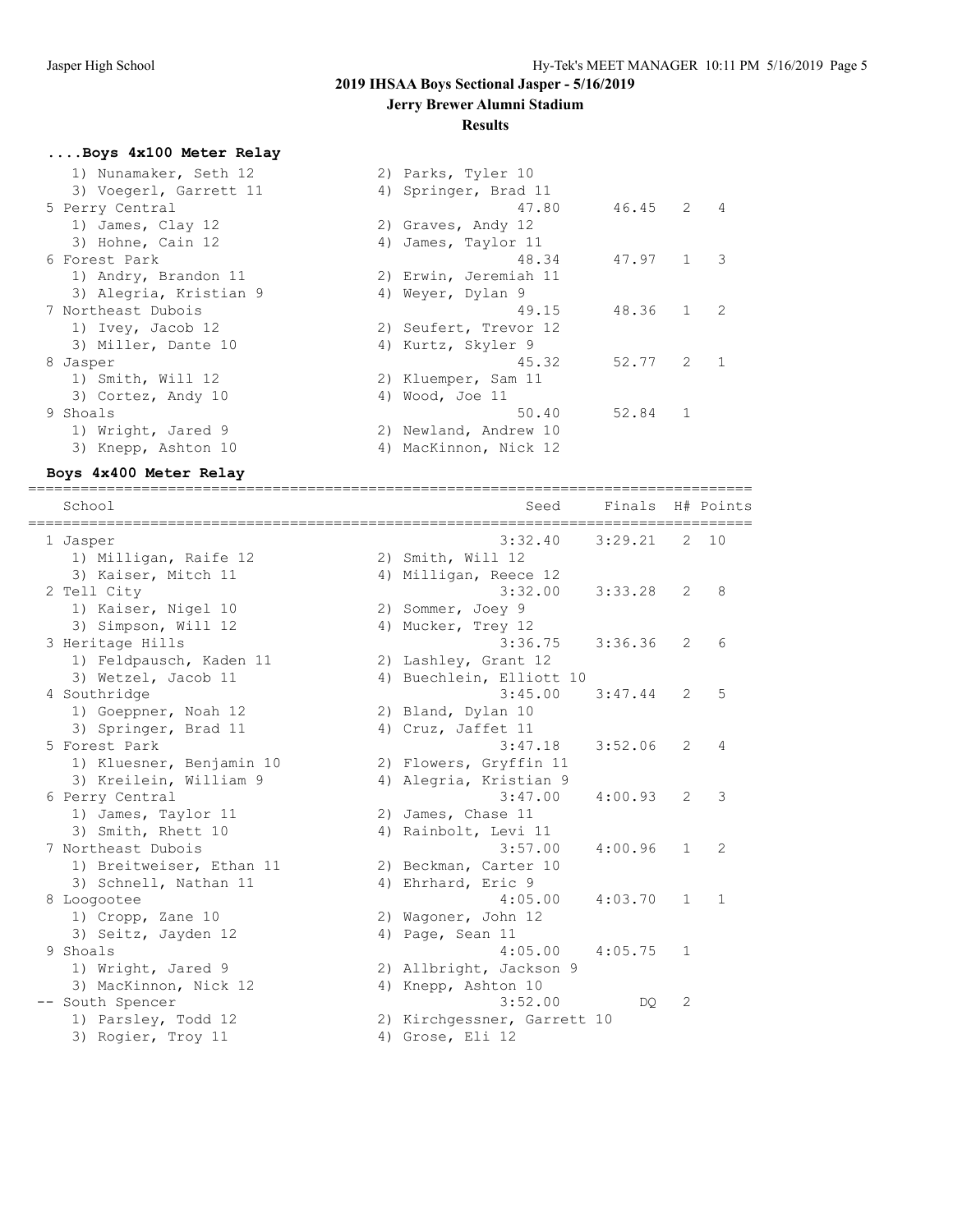**Jerry Brewer Alumni Stadium**

# **Results**

# **Boys 4x800 Meter Relay**

| School<br>=========                          | Finals<br>Seed                                 | ========<br>Points |
|----------------------------------------------|------------------------------------------------|--------------------|
| 1 Jasper                                     | 8:28.20<br>8:17.70                             | 10                 |
| 1) O'Neil, Drew 11<br>3) Miller, Jackson 11  | 2) Milligan, Reece 12<br>4) Smith, Will 12     |                    |
| 2 Heritage Hills                             | 8:12.84<br>8:23.19                             | 8                  |
| 1) Buechlein, Elliott 10                     | 2) Feldpausch, Kaden 11                        |                    |
| 3) Lashley, Grant 12                         | 4) Hopf, Mitchell 12                           |                    |
| 3 Southridge                                 | 8:52.00<br>8:40.07                             | 6                  |
| 1) Bland, Dylan 10                           | 2) Cruz, Jaffet 11                             |                    |
| 3) Giles, Cameron 10                         | 4) Pflanz, Richard 10                          |                    |
| 4 Tell City                                  | 8:41.00<br>8:49.12                             | 5                  |
| 1) Kaufman, Alec 9<br>3) Kaiser, Nigel 10    | 2) Chestnut, Kaden 10<br>4) Beckort, Chase 12  |                    |
| 5 Forest Park                                | 8:58.00<br>9:17.02                             | 4                  |
| 1) Flowers, Gryffin 11                       | 2) Kluesner, Benjamin 10                       |                    |
| 3) Wolf, Spenser 9                           | 4) Troesch, Bryce 9                            |                    |
| 6 Perry Central                              | 9:22.00<br>9:23.80                             | 3                  |
| 1) Mitchell, Patrick 10                      | 2) Granderson, Cole 9                          |                    |
| 3) Dudra, James 9                            | 4) James, Chase 11                             |                    |
| 7 Northeast Dubois                           | 9:50.00<br>10:02.21                            | 2                  |
| 1) Schepers, Ben 9                           | 2) Harrison, Trenton 11                        |                    |
| 3) Buechler, Trevor 10                       | 4) Breitweiser, Ethan 11                       |                    |
| 8 Loogootee                                  | 10:11.26<br>10:20.79                           | $\mathbf{1}$       |
| 1) Cropp, Zane 10                            | 2) Kerns, Gage 9                               |                    |
| 3) Page, Sean 11                             | 4) Venters, Josh 10                            |                    |
| 9 Shoals                                     | 11:00.00<br>12:23.63<br>2) Sullivan, Robert 11 |                    |
| 1) Payne, Austin 10<br>3) Newland, Andrew 10 | 4) Allbright, Jackson 9                        |                    |
| -- South Spencer                             | 9:45.00<br>DO.                                 |                    |
| 1) Parsley, Todd 12                          | 2) Kirchgessner, Garrett 10                    |                    |
| 3) Rogier, Troy 11                           | 4) Hughes, Devon 11                            |                    |
|                                              |                                                |                    |

# **Boys High Jump**

| Name                   | Year School         | Seed        | Finals Points |               |
|------------------------|---------------------|-------------|---------------|---------------|
| 1 Voegerl, Garrett     | 11 Southridge       | $6 - 06.00$ | $6 - 06.00$   | 10            |
| 2 Hohne, Cain          | 12 Perry Central    | $6 - 07.00$ | $6 - 04.00$   | 8             |
| 3 Goeppner, Noah       | 12 Southridge       | $6 - 01.00$ | $6 - 00.00$   | 6             |
| 4 Hedinger, Kyle       | 12 Jasper           | 5-10.00     | $5 - 08.00$   | 5             |
| 5 Waqoner, John        | 12 Loogootee        | $5 - 11.00$ | $5 - 06.00$   | 3.50          |
| 5 Kreilein, William    | 9 Forest Park       | $5 - 05.00$ | 5-06.00       | 3.50          |
| 7 Hanes, Anthony       | 11 Perry Central    | $5 - 08.00$ | $J5 - 06.00$  | $\mathcal{L}$ |
| -- Ahl, Isaac          | 9 Tell City         | $5 - 06.00$ | DO.           |               |
| -- Jones, Caydin       | 11 Tell City        | $5 - 06.00$ | DQ.           |               |
| -- McDurmon, Tristan   | 9 South Spencer     | $5 - 04.00$ | DQ.           |               |
| -- Williams, Dominic   | 11 Heritage Hills   | $5 - 06.00$ | DQ.           |               |
| -- Leonard, Sam        | 9 Jasper            | $6 - 00.00$ | DO.           |               |
| -- Bell, Kyan          | 9 Heritage Hills    | $5 - 04.00$ | DO.           |               |
| -- Lueken, Eli         | 10 Northeast Dubois | $5 - 09.00$ | DO.           |               |
| -- Baumeister, Malachi | 12 Northeast Dubois | $5 - 00.00$ | DO            |               |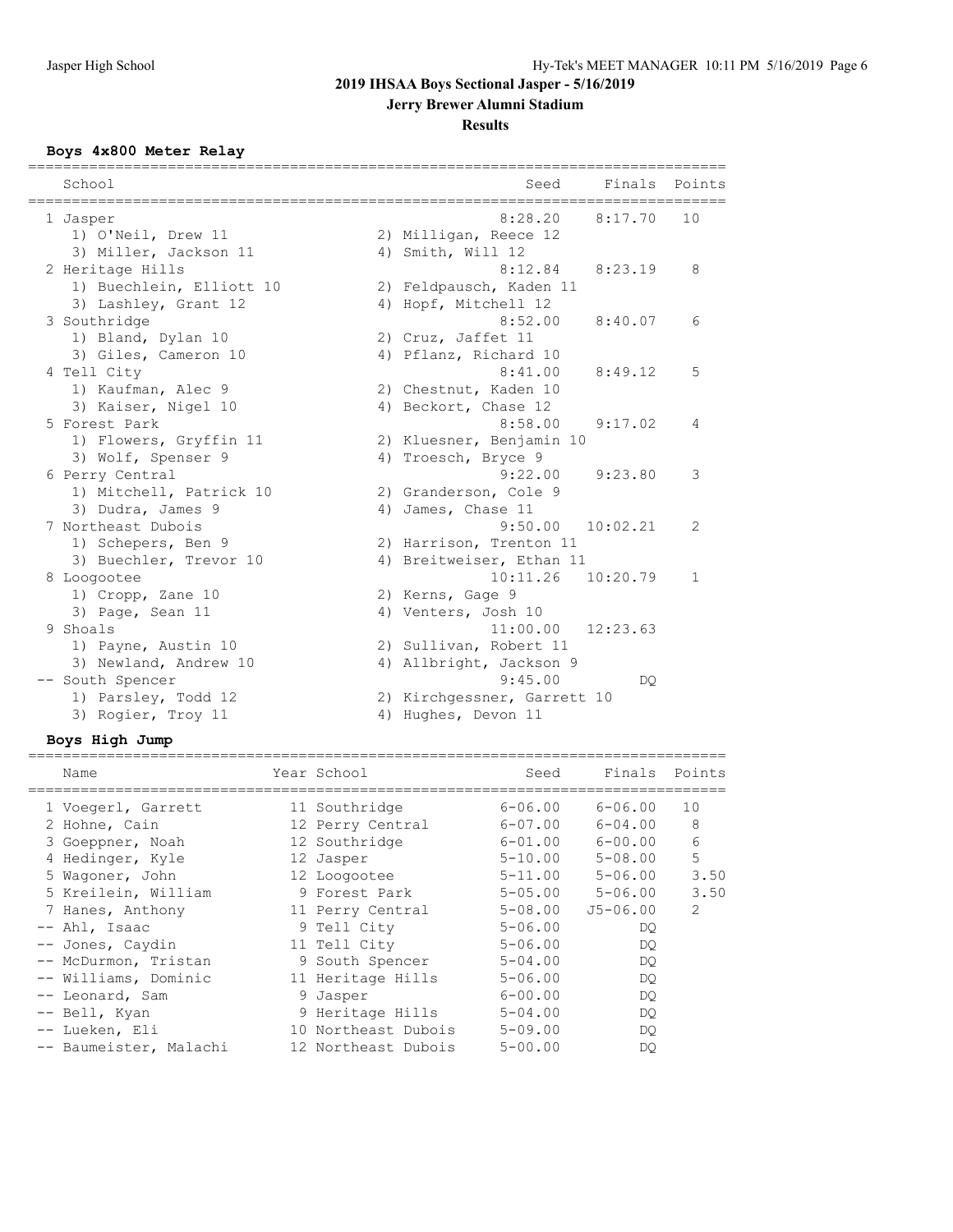**Jerry Brewer Alumni Stadium**

# **Results**

# **Boys Pole Vault**

| Name                  | Year School         | Seed         | Finals       | Points          |
|-----------------------|---------------------|--------------|--------------|-----------------|
|                       |                     |              |              |                 |
| 1 Hasty, Alex         | 11 Heritage Hills   | $14 - 00.00$ | $13 - 06.00$ | 10              |
| 2 Goodman, Dylan      | 11 South Spencer    | $12 - 06.00$ | $13 - 00.00$ | 8               |
| 3 Kaiser, Mitch       | 11 Jasper           | $13 - 06.00$ | $12 - 06.00$ | $6\overline{6}$ |
| 4 Wood, Joe           | 11 Jasper           | $12 - 06.00$ | $12 - 00.00$ | 4.50            |
| 4 Gogel, Grant        | 10 Heritage Hills   | $12 - 00.00$ | $12 - 00.00$ | 4.50            |
| 6 Beckman, Carter     | 10 Northeast Dubois | $10 - 06.00$ | $11 - 06.00$ | 2.50            |
| 6 Springer, Brad      | 11 Southridge       | $12 - 06.00$ | $11 - 06.00$ | 2.50            |
| 8 Ehrhard, Eric       | 9 Northeast Dubois  | $10 - 00.00$ | $11 - 00.00$ | 0.50            |
| 8 Weyer, Dylan        | 9 Forest Park       | $10 - 06.00$ | $11 - 00.00$ | 0.50            |
| -- Rockwell, Tyler    | 10 Tell City        | $8 - 00.00$  | DO           |                 |
| -- Kluesner, Benjamin | 10 Forest Park      | $10 - 00.00$ | DO.          |                 |
| -- Kane, Tanner       | 10 Southridge       | $11 - 00.00$ | DO           |                 |

### **Boys Long Jump**

=================================================================================== Year School Seed Finals H# Points

| <b>IVAILLE</b>      | TEAT ACHAAT         | veeu         | د حساب ت     |                | TIT LUILLO |
|---------------------|---------------------|--------------|--------------|----------------|------------|
| 1 Grose, Eli        | 12 South Spencer    | $20 - 00.00$ | $21 - 06.50$ | $\mathbf{1}$   | 10         |
| 2 Voegerl, Garrett  | 11 Southridge       | $20 - 03.00$ | $20 - 09.00$ | $\mathbf{1}$   | 8          |
| 3 Bair, Easton      | 10 Jasper           | 19-06.00     | $20 - 03.50$ | $\mathbf{1}$   | 6          |
| 4 Goeppner, Noah    | 12 Southridge       | $19 - 01.00$ | 19-06.00     | $\mathbf{1}$   | 5          |
| 5 Graves, Andy      | 12 Perry Central    | 19-01.00     | $19 - 05.50$ | $\mathbf{1}$   | 4          |
| 6 Schaad, Owen      | 9 Heritage Hills    | 18-08.00     | 18-09.50     | $\mathbf{1}$   | 3          |
| 7 Kluemper, Sam     | 11 Jasper           | $17 - 03.00$ | $18 - 04.50$ | $\overline{2}$ | 1.50       |
| 7 Kreilein, William | 9 Forest Park       | $18 - 03.00$ | $18 - 04.50$ | $\mathfrak{L}$ | 1.50       |
| -- Mucker, Trey     | 12 Tell City        | $18 - 08.00$ | DO           | $\mathbf{1}$   |            |
| -- Tran, Davis      | 11 Tell City        | $18 - 08.00$ | DO           | $\mathbf{1}$   |            |
| -- Burdin, Byron    | 10 South Spencer    | $17 - 02.00$ | DQ.          | 2              |            |
| -- Weyer, Alex      | 12 Forest Park      | $17 - 05.00$ | DQ.          | 2              |            |
| -- Miller, Dante    | 10 Northeast Dubois | $18 - 04.00$ | DO           | 2              |            |
| -- Wade, Blake      | 10 Heritage Hills   | $16 - 08.00$ | DO           | 2              |            |
| -- Wright, Jared    | 9 Shoals            | $18 - 06.00$ | DO           | 2              |            |
| -- Lueken, Eli      | 10 Northeast Dubois | $18 - 01.00$ | DO.          | 2              |            |

# **Boys Shot Put**

| Name                | Year School         | Seed         | Finals H# Points |                |                |
|---------------------|---------------------|--------------|------------------|----------------|----------------|
| 1 Mehringer, Jadon  | 12 Jasper           | $50 - 02.00$ | $51 - 09.00$     | 3              | 10             |
| 2 Bell, Corbin      | 11 Forest Park      | 46-11.00     | 46-07.50         | 3              | 8              |
| 3 Hayes, Jaden      | 12 Southridge       | $42 - 03.00$ | $46 - 02.50$     | 3              | 6              |
| 4 Altmeyer, Garrett | 12 Southridge       | $46 - 11.00$ | $45 - 09.50$     | 3              | 5              |
| 5 Summerlot, Luke   | 12 Jasper           | $44 - 05.00$ | $42 - 11.50$     | 3              | 4              |
| 6 Seufert, Trevor   | 12 Northeast Dubois | $42 - 00.75$ | $42 - 03.00$     | 3              | 3              |
| 7 Moffitt, Cody     | 11 Heritage Hills   | 43-07.00     | $41 - 02.00$     | 3              | $\mathfrak{D}$ |
| 8 Cronin, Ty        | 12 Perry Central    | 39-06.00     | $41 - 01.00$     | $\overline{2}$ | $\mathbf{1}$   |
| -- Fromme, Chase    | 12 Shoals           | $34 - 00.00$ | DO               | $\mathbf{1}$   |                |
| -- Lyttle, Aiden    | 9 Heritage Hills    | $36 - 06.00$ | DO.              | 2              |                |
| -- Blake, Devon     | 12 Tell City        | $42 - 03.00$ | DO.              | 3              |                |
| -- Mathena, Dylan   | 10 Tell City        | $40 - 01.00$ | DO.              | 2              |                |
| -- Moore, Brenden   | 11 South Spencer    | $40 - 11.00$ | DO.              | 2              |                |
| -- Young, Sawyer    | 11 South Spencer    | $38 - 06.00$ | DO.              | 2              |                |
| -- Wright, Blake    | 11 Loogootee        | $28 - 08.00$ | DO               |                |                |
|                     |                     |              |                  |                |                |